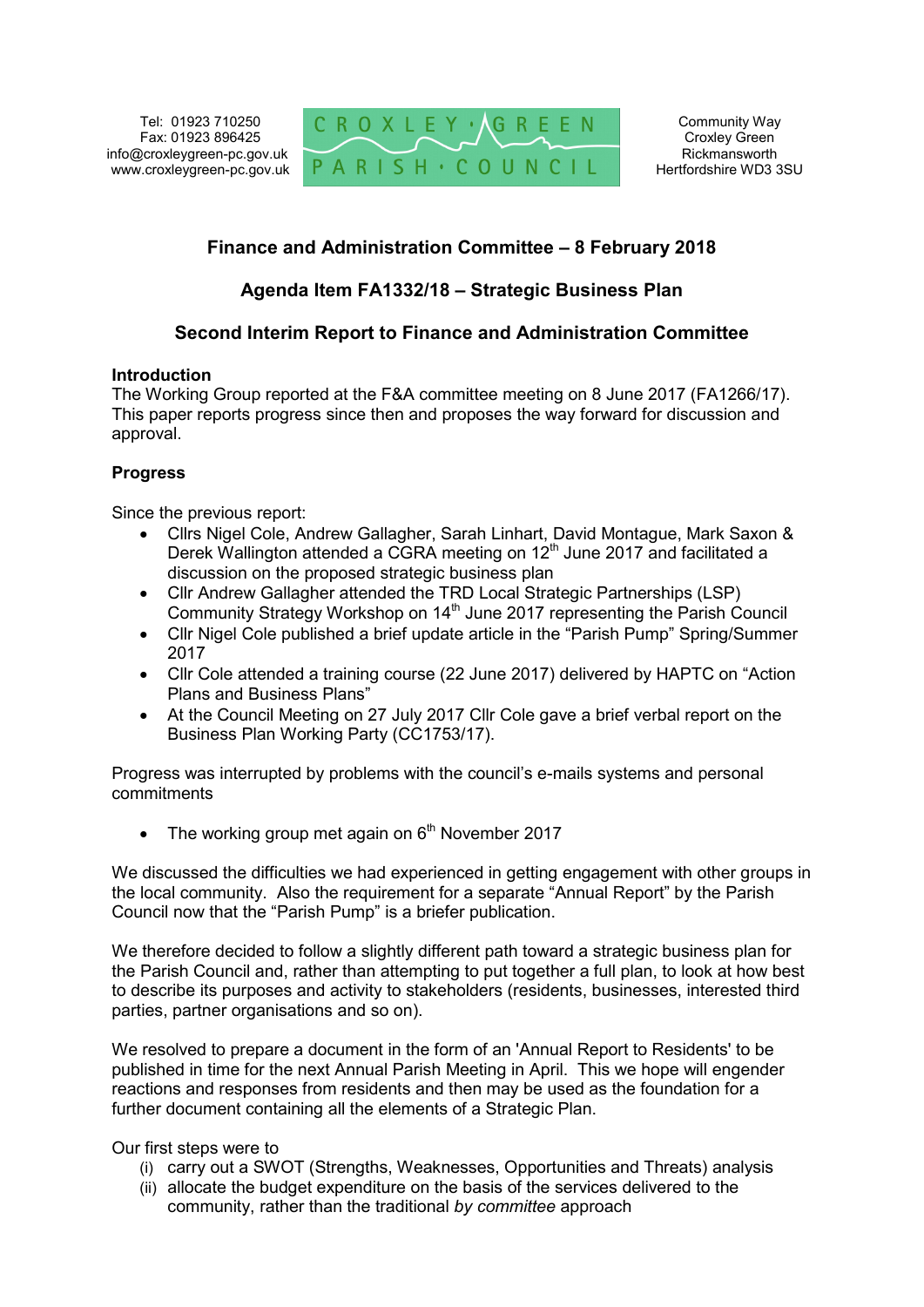(iii) produce an outline exemplar for the report we envisaged

Subsequently Cllr Nigel Cole was invited to speak at St Oswald's parochial church council (PCC) on  $20<sup>th</sup>$  November about the strategic business plan and engagement with the wider community.

#### **Attachments**

The two attachments to this report set out

- (i) the traditional headings for a Parish Council Annual Report (see, for example, Chorleywood Parish Council annual report 2016-17, http://www.chorleywoodpc.gov.uk/pdf/CW-Parish-Annual-Report-2016-17.pdf )
- (ii) An outline for a more strategic format to the Annual Report including:
	- a. Analysis of strengths, weaknesses, opportunities and threats
		- b. Strategic objectives
		- c. Financial analysis

#### **Recommendation(s)**

- That the Parish Council notes the preliminary work done by the working group towards the 2017-18 Annual Report.
- That the Parish Council adopts the proposed approach for reporting the Council's expenditure in the Annual Report for 2017-18

Cllrs Nigel Cole & Andrew Gallagher 30th January 2018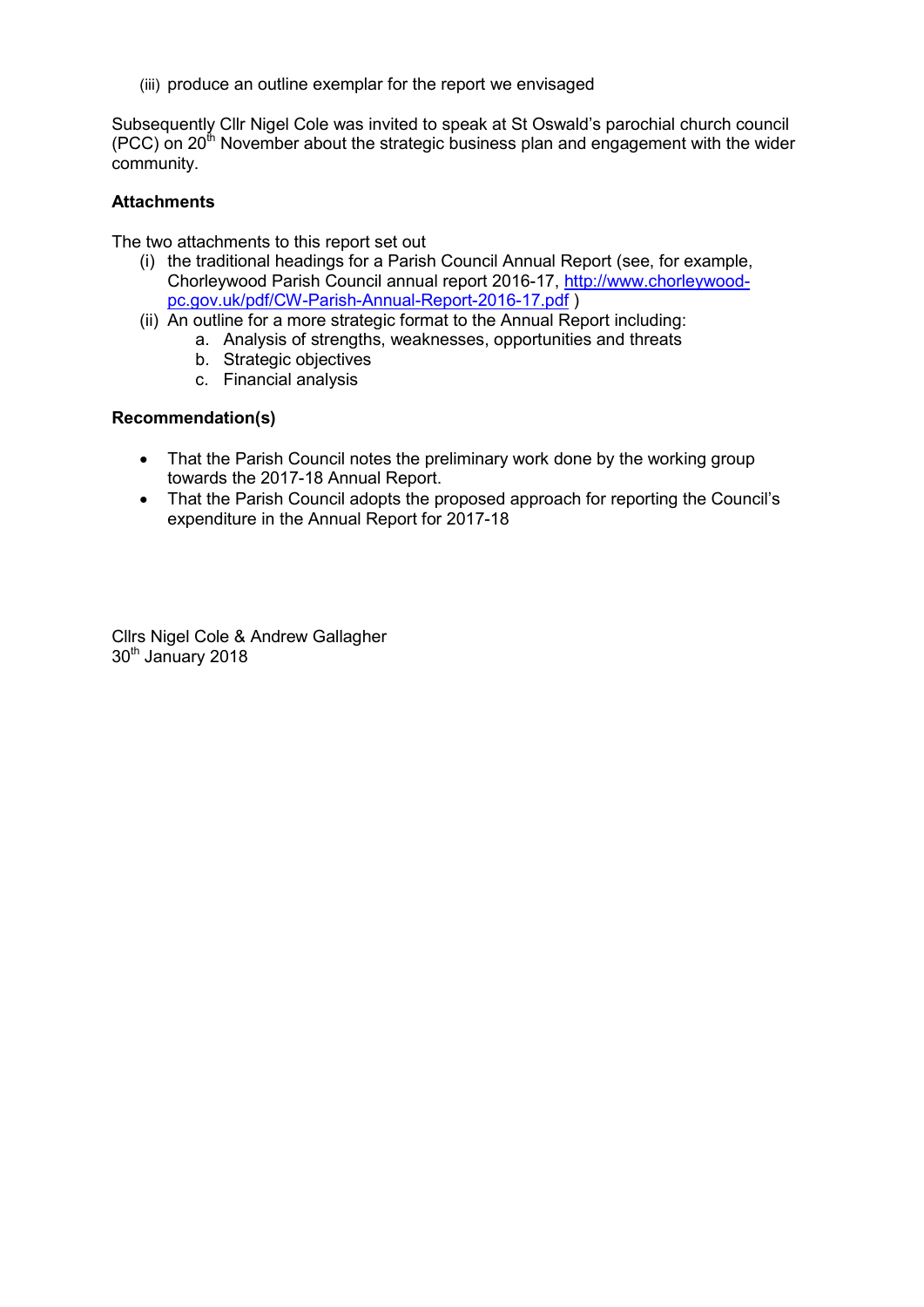# **Standard headings for an Annual Report**

Cover Page

- Photographs
- Mission statement

Contents (List)

Councillors (List)

Staff (List)

Contacts, basic data

Chairman's Report

Financial summary

Committee Reports:

Finance & Administration Committee Chairman's Report

- Parish Pump
- Weston Wood
- Defibrillators

Environment & Amenity Committee Chairman's Report

- Dogs, bins, etc.
- Stones Orchard

Planning & Development Committee Chairman's Report

• Neighbourhood Plan

HR & Compliance Committee

Working Group Reports

- Land Transfer
- Council Working
- Neighbourhood Plan
- Renewal of council building
- Strategic Business Plan

Reports from Outside Representatives

- Joint Committee of Parish Councils
- Three Rivers Environmental Forum
- NHS Local Representation (Community Voice)
- PCSO's report

Attendance Record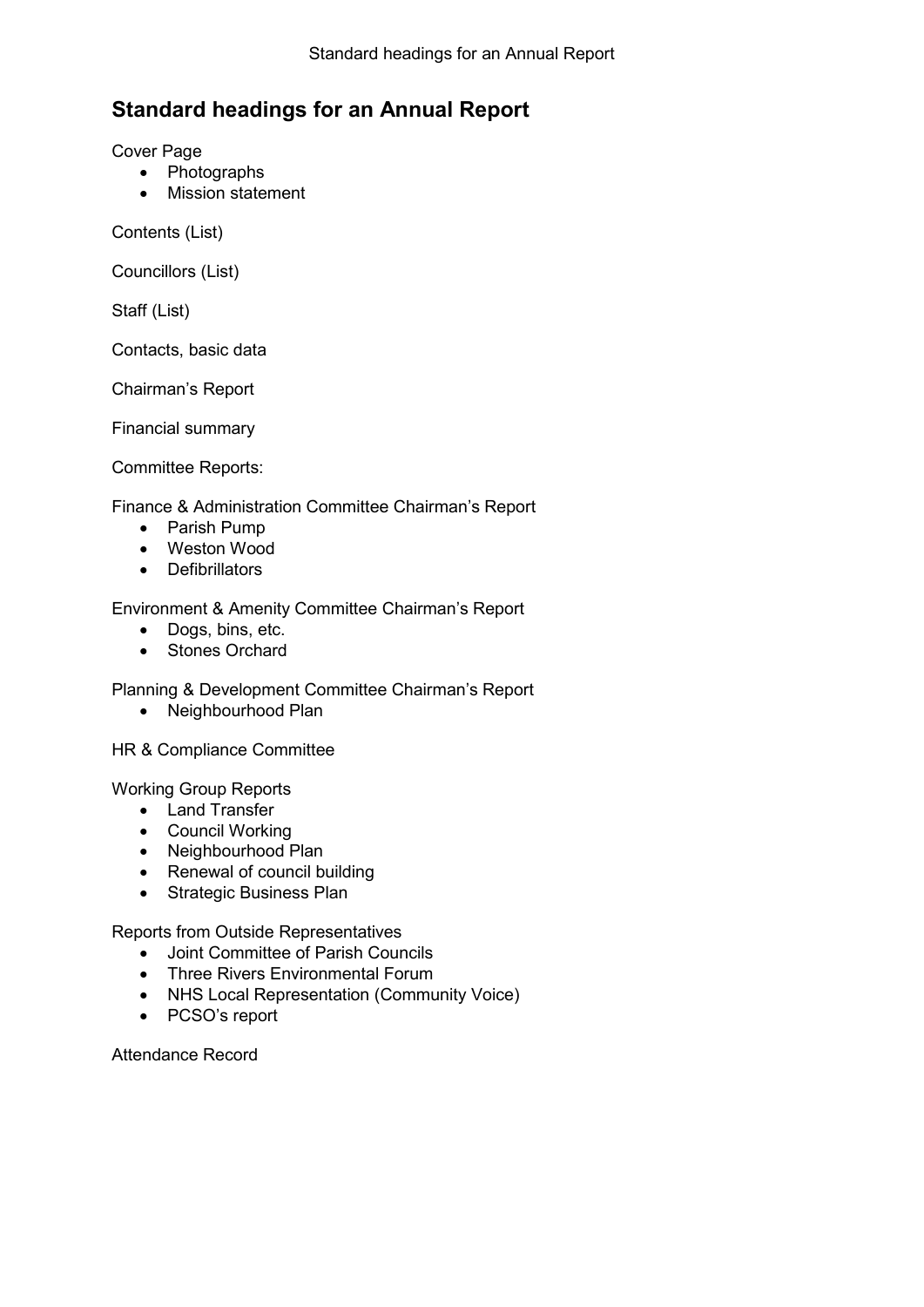# **Croxley Green Parish Council Annual Report Proposed structure for 2017-18**

| <b>Contents</b>                                                       |  |
|-----------------------------------------------------------------------|--|
|                                                                       |  |
|                                                                       |  |
|                                                                       |  |
|                                                                       |  |
|                                                                       |  |
|                                                                       |  |
|                                                                       |  |
| Appendix - Detail of expenditure 2017/18 Actual and 2018/19 Budget  9 |  |

#### **Summary of the year**

Chairman's report, and possibly incorporating reports from the Finance & Admin [suggested contents might include: purchase of Weston Wood, clean annual audit], Planning & Development [number of planning applications considered; objections raised, progress on Neighbourhood Plan] and Environment & Amenity [acknowledging contribution of David W-J; CPRE award for bird box trail; support for Revels, CroxFest etc] committees to be added here.

#### **Purpose**

The Parish Council's vision is to promote pride in Croxley Green by focusing on its people, community ideals, environment and the economy - Keeping Croxley Special

#### **Achieving the purpose**

Croxley Green Parish Council's purpose is to enhance the quality of life for residents in order to keep Croxley Green distinct and special. It achieves this purpose by focussing on:

- Running a professional and efficient local government
- The natural environment, ensuring that this is conserved and improved for the public good
- The provision of appropriate leisure, cultural, spiritual and play facilities for all age groups
- The safety and security of people and their property.
- Maintaining and enhancing health, education, entrepreneurial and community facilities.
- Communicating effectively with residents, visitors and other stakeholders
- The built environment, both present and future.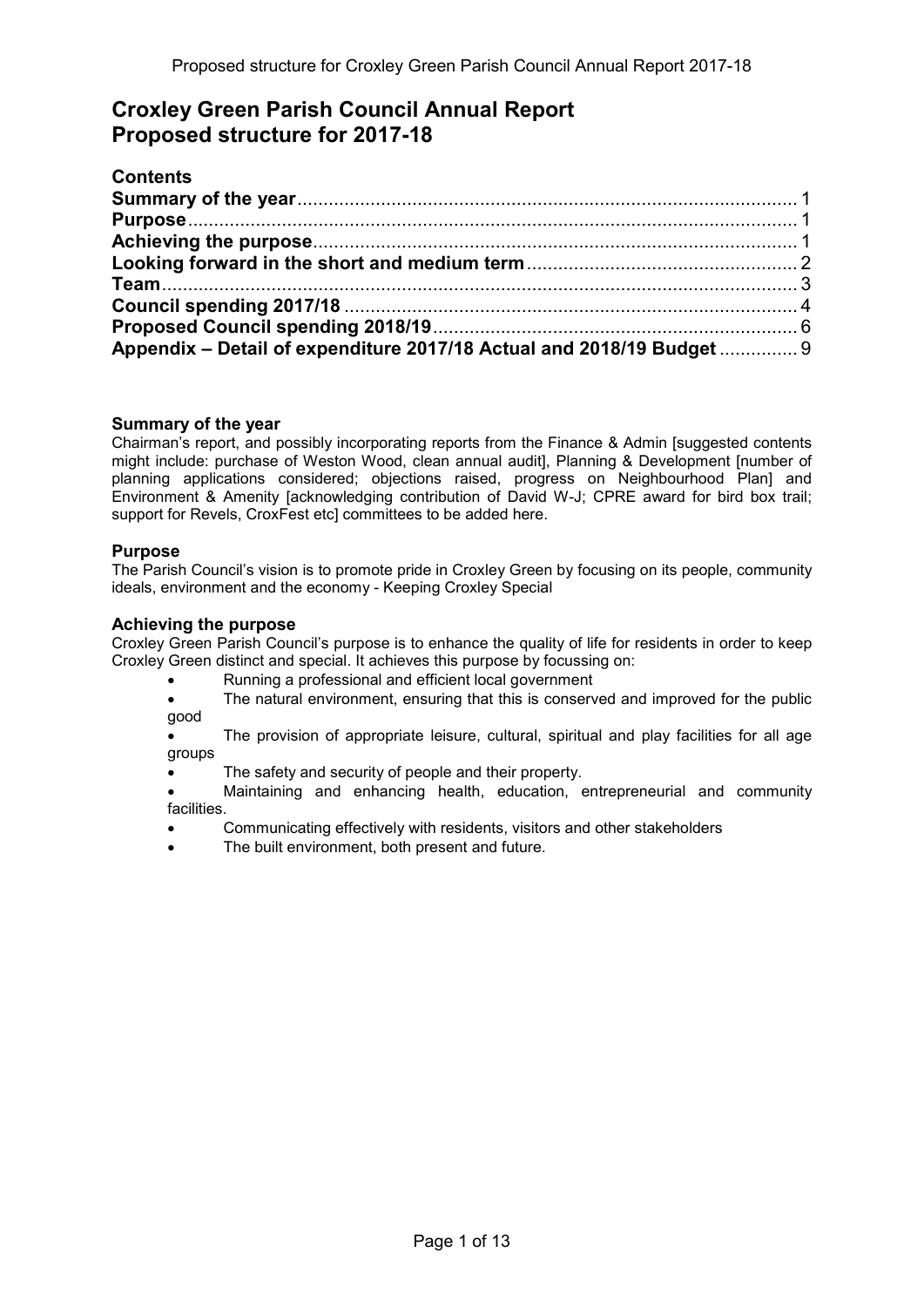| Analysis of Strengths, Weaknesses, Opportunities and Threats                             |                                                                                                           |  |
|------------------------------------------------------------------------------------------|-----------------------------------------------------------------------------------------------------------|--|
| <b>STRENGTHS</b>                                                                         | <b>WEAKNESSES</b>                                                                                         |  |
| $\rightarrow$ Attractive location; desirable and popular                                 | $\rightarrow$ Overloaded transport infrastructure                                                         |  |
| place to live.                                                                           | excessive through traffic on A412;<br>$\circ$                                                             |  |
| Near London with regular public<br>$\circ$                                               | and                                                                                                       |  |
| transport (if a bit slow).                                                               | residential roads used as 'rat-runs'<br>$\circ$                                                           |  |
| Near accessible countryside (Green<br>$\circ$                                            | school drop-off causing congestion<br>$\circ$                                                             |  |
| Belt & Chilterns AONB).                                                                  | residents'<br>multiple<br>short<br>local<br>$\circ$                                                       |  |
| $\rightarrow$ Rural character: The Green and Stones                                      | journeys                                                                                                  |  |
| Orchard                                                                                  | crowded trains especially during<br>$\circ$                                                               |  |
| $\rightarrow$ Relatively large number of volunteers and                                  | morning peak                                                                                              |  |
| voluntary groups                                                                         | $\rightarrow$ Inadequate street parking for residents,                                                    |  |
| Popular community activities<br>$\rightarrow$                                            | visitors, trades, Internet deliveries                                                                     |  |
| Several well established churches<br>$\rightarrow$                                       | $\rightarrow$ Pressure on other services (health, social                                                  |  |
| $\rightarrow$ Preschool provisions                                                       | care, education, water supply and waste water                                                             |  |
| Well run primary schools<br>$\rightarrow$                                                | treatment, waste disposal, etc.)                                                                          |  |
| Two secondary schools (by 2018/19)<br>$\rightarrow$                                      | $\rightarrow$ Lack of suitable space for development/re-<br>development                                   |  |
| $\rightarrow$ Good doctors' surgeries                                                    | $\rightarrow$ Lack of coherent 'village centre' potentially                                               |  |
| $\rightarrow$ Local well used library                                                    | leading to community fragmentation                                                                        |  |
| $\rightarrow$ Range of local shops and easy access to                                    | $\rightarrow$ Above average house prices; lack of                                                         |  |
| Watford and Rickmansworth shopping                                                       | "affordable" housing                                                                                      |  |
| Network of footpaths<br>$\rightarrow$                                                    | $\rightarrow$ High proportion of older residents                                                          |  |
| $\rightarrow$ Parish Council                                                             | $\rightarrow$ Limited non retail employment opportunities                                                 |  |
| $\rightarrow$ Recreational facilities (Baldwins Lane and                                 | in the village other than Business Park (which is                                                         |  |
| Barton Way)                                                                              | accessed primarily from Watford)                                                                          |  |
| $\rightarrow$ Designated village hall                                                    | $\rightarrow$ Lack of community venue suitable for indoors                                                |  |
| Free car park at Community Way<br>$\rightarrow$                                          | staging of events and concerts                                                                            |  |
| $\rightarrow$ Four allotment sites<br><b>OPPORTUNITIES</b>                               |                                                                                                           |  |
|                                                                                          | <b>THREATS</b>                                                                                            |  |
| $\rightarrow$ Environment & Community                                                    | $\rightarrow$ Public policy pressures esp. housing                                                        |  |
| Environment - reducing energy use,<br>consumption<br>reducing<br>$\sqrt{2}$<br>promoting | $\rightarrow$ Over population / over development leading<br>to loss of character, degradation of existing |  |
| sustainable (=less) travel, managing habitat                                             | amenities and facilities.                                                                                 |  |
| for wildlife / bio-diversity.                                                            | $\rightarrow$ Shortage of affordable housing leading to                                                   |  |
| Community - encouraging social                                                           | demographic and/or structural population change                                                           |  |
| activities that help to reduce isolation and                                             | $\rightarrow$ Urban sprawl (Watford expansion to west)                                                    |  |
| integrate neighbours both incomers and                                                   | threatens loss of discrete identity                                                                       |  |
| longer term residents.                                                                   | $\rightarrow$ Inappropriate new development could be                                                      |  |
| $\rightarrow$ Better use of community assets as visitor                                  | approved before Neighbourhood Plan passes                                                                 |  |
| destinations (examples include CroxFest and                                              | review                                                                                                    |  |
| Revels which attract outside visitors)                                                   | $\rightarrow$ Increasing<br>house<br>blocking<br>prices<br>new                                            |  |
| $\rightarrow$ Taking control of community 'green' assets                                 | entrants / first time buyers                                                                              |  |
| (Stones, The Green, Barton Way, Baldwins Lane,                                           |                                                                                                           |  |
| Croxley Hall Woods, Croxley Common Moor) to                                              |                                                                                                           |  |
| permit coordinated approach to management and                                            |                                                                                                           |  |
| prevent municipalisation                                                                 |                                                                                                           |  |
| $\rightarrow$ Approval of Neighbourhood Plan will facilitate                             |                                                                                                           |  |
| control of quality and appearance of future                                              |                                                                                                           |  |
| housing developments                                                                     |                                                                                                           |  |
|                                                                                          |                                                                                                           |  |

#### **Looking forward in the short and medium term**

#### **Administering a professional and efficient local government organisation**

The announced intention of the clerk to retire at some point in the short to mid term represents a challenge to the Parish Council as the incumbent, a local resident, has significant experience in the post and of the community that the Council serves.

Meeting this challenge and ensuring an orderly transition including recruitment of a suitable skilled and qualified successor as required, when the Parish Clerk retires, will demand careful attention.

#### **The natural environment**

Objective: Procure transfer of The Green and Stones Orchard, and subsequently of Croxley Hall Woods and Croxley Common Moor, from TRDC

#### **Appropriate leisure, cultural, spiritual and play facilities for all age groups**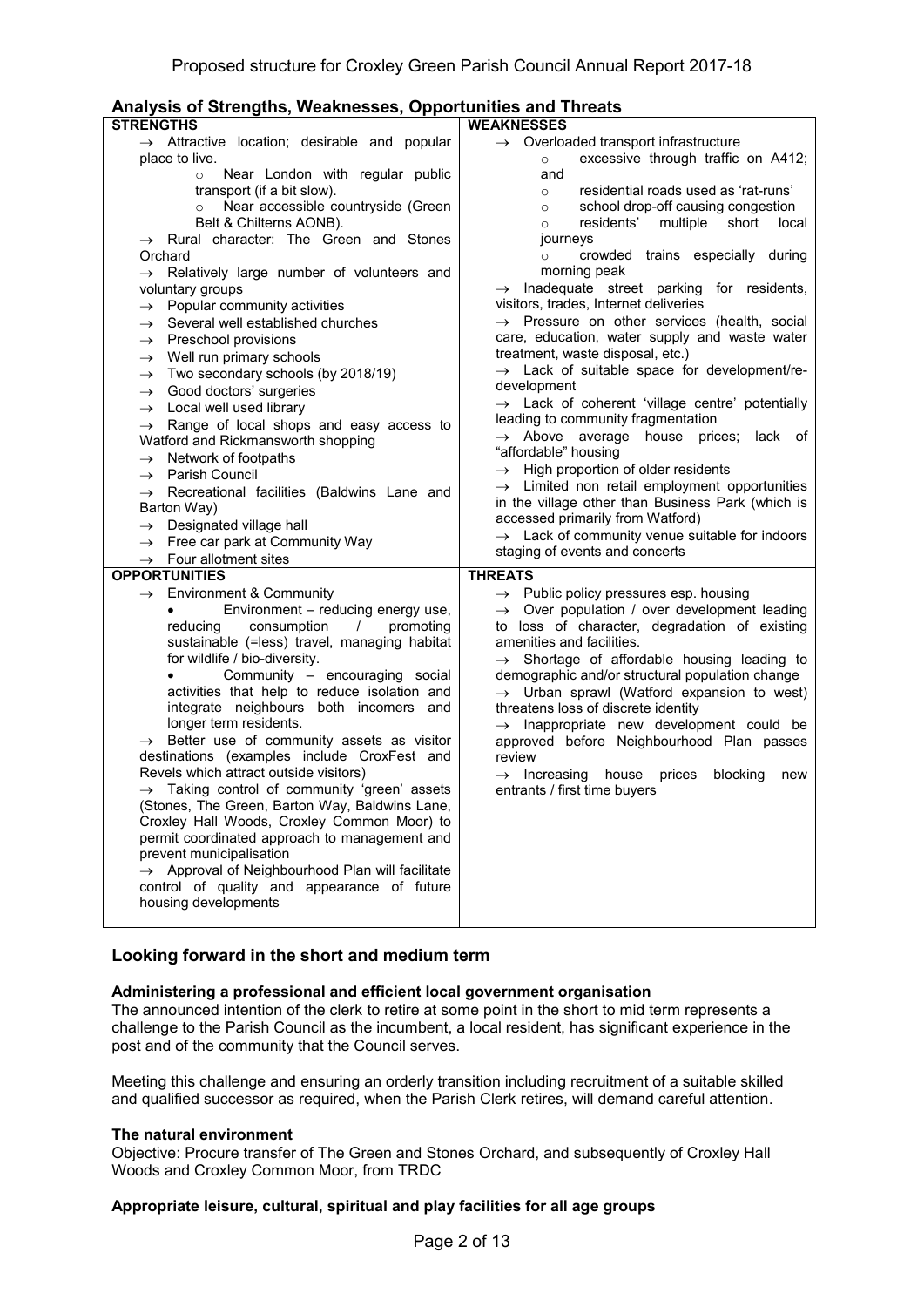Objective: Procure transfer from TRDC of the Baldwins Lane and Barton Way Recreation Grounds; then of the Barton Way, Lavrock Lane, Frankland Road and Croxley Hall Woods Allotments to protect and hold in perpetuity for the benefit of stakeholders.

Objective: Build a village centre (focused on the Library, Red Cross Centre, Community Way to Guild axis) to include Community centre, new leisure facilities, retirement/care home all Council owned and managed

#### **The safety and security of people and their property.**

Objective: Continue to fund PCSO, monitor crime levels, hold Hertfordshire Police to account for their performance

Objective: Education about and enforcement of controlled substances laws

Objective: Working with the Highways Authority to ensure street lighting maintained and CCTV installed at a suitable level to deter burglary and antisocial behaviour

#### **Maintain and enhance health, education, entrepreneurial and community facilities.**

Objective: Encourage businesses, ensure housing developments include appropriate community infrastructure

#### **The built environment**

Objective: Complete approval of the Neighbourhood Plan

Objective: Enforce affordable homes requirement for new developments

Objective: Avoid developments that encourage 'sprawl' between Rickmansworth and Watford that will threaten Croxley Green's separate existence

# **Team**

#### **Staff**

The Council currently has four full-time employees – the Clerk to the Council, David Allison, Ryan Bennett, Administration Assistant, James Townley, Senior Ranger and Anthony Bassenger, Ranger. Additionally, the Council pays for but does not employ a Police Community Support Officer to patrol Croxley Green in addition to the PCSO funded by Herts Constabulary on the principle of buy one, get one free.

The Clerk administers the Council and must carry out all the functions required by law. He is the Parish Council's "Proper Officer" and only the Clerk can sign official documents on behalf of Council. He is also the Council's Responsible Financial Officer (RFO).

#### **Councillors**

The Council has 16 elected Members from two Wards - Dickinsons and Durrants.

#### **Dickinsons Ward (8 Members) Durrants Ward (8 Members)**

| <b>CIIr David Bains</b>                         | Cllr Ken Baldwin                  |
|-------------------------------------------------|-----------------------------------|
| <b>CIIr Trevor Collingwood</b>                  | Cllr Nigel Cole (vice chair E&A)  |
| Cllr Dudley Edmunds (chair of E&A)              | Cllr Andrew Gallagher (chair P&D) |
| Cllr Jeremy Hollands (Vice Chairman of Council) | <b>Cllr Andrew Hobbs</b>          |
| Cllr Jussie Kaur                                | <b>CIIr David Montague</b>        |
| CIIr Chris Mitchell (vice chair P&D)            | <b>Cllr Cliff Vassiliou</b>       |
| <b>Cllr Robert Ridley</b>                       | <b>CIIr Derek Wallington</b>      |
| Cllr Mark Saxon (Chairman of Council)           | vacancy                           |
|                                                 |                                   |

Councillors are required to abide by a Code of Conduct that sets out rules governing their behaviour, a Media Relations Policy and Social Media Policy.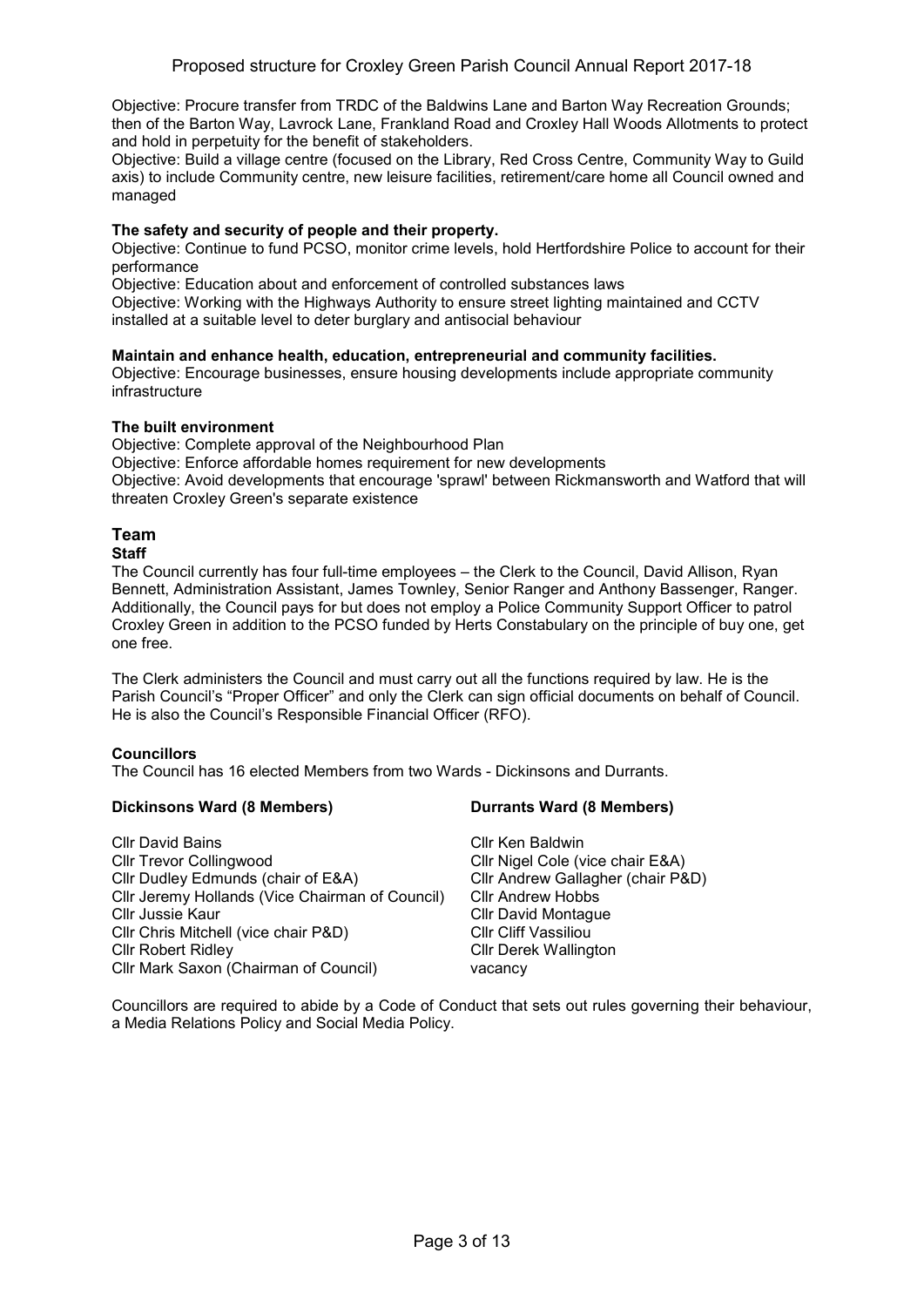### **Council spending 2017/18**

The Parish Council's annual expenditure for 2017/18 was £274,705. The total may be analysed between headings related to the life of the Parish and the services provided to residents, as follows:

|                                                                   | 2017/18  |
|-------------------------------------------------------------------|----------|
|                                                                   | Forecast |
| professional and efficient<br>Running<br>local<br>a<br>government | £121,100 |
| The natural environment                                           | £79,415  |
| Leisure, cultural, spiritual and play facilities for all          | £33,452  |
| age groups                                                        |          |
| <b>Funding a Police Community Support Officer</b>                 | £28,500  |
| Village Hall share                                                | £9,699   |
| Communicating with stakeholders                                   | £2,500   |
| Developing CG Neighbourhood Plan                                  | £39      |
| Total                                                             | £274,705 |
|                                                                   |          |

Further detail is shown in the appendix at the end of this report, and set out here as charts:



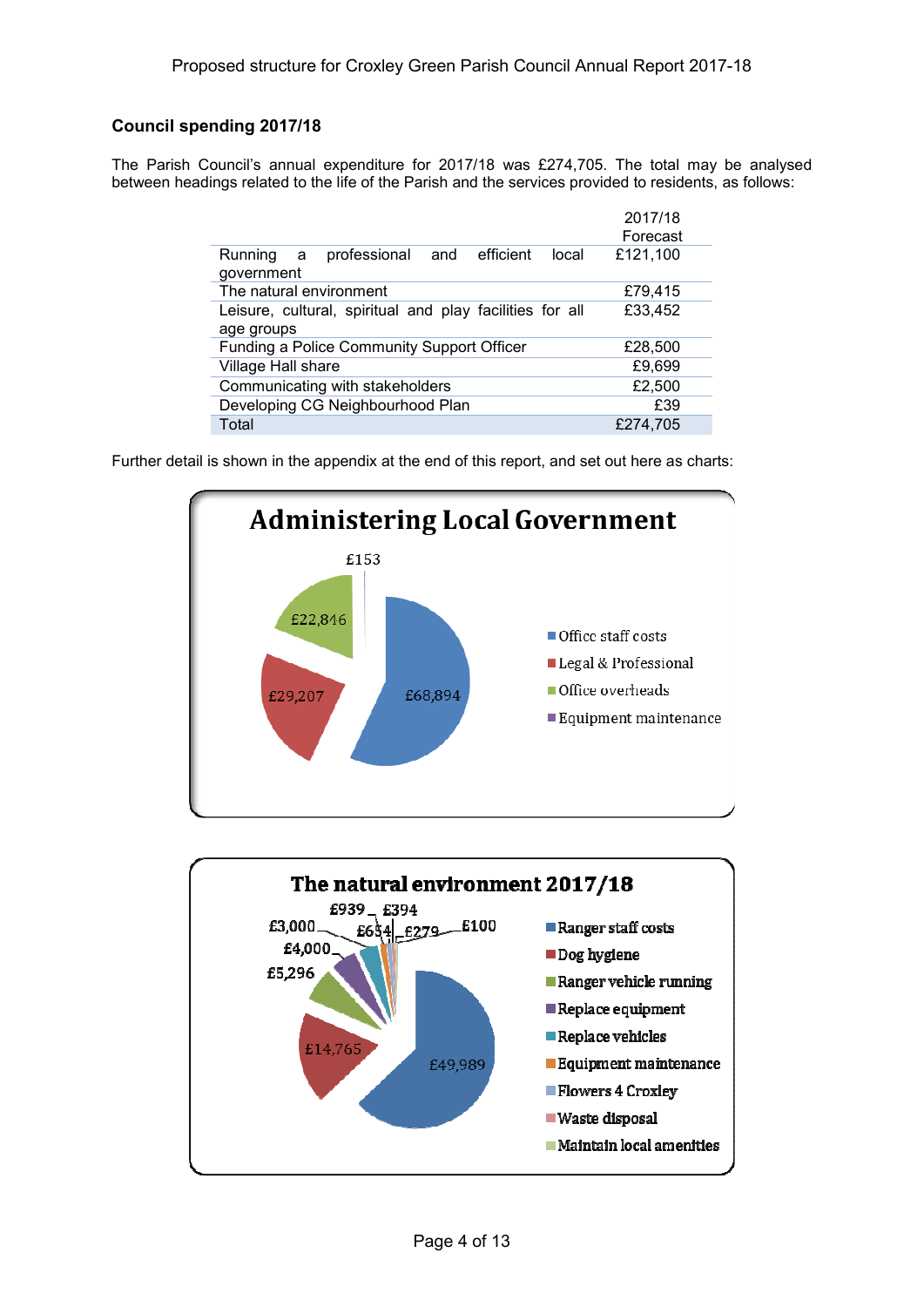

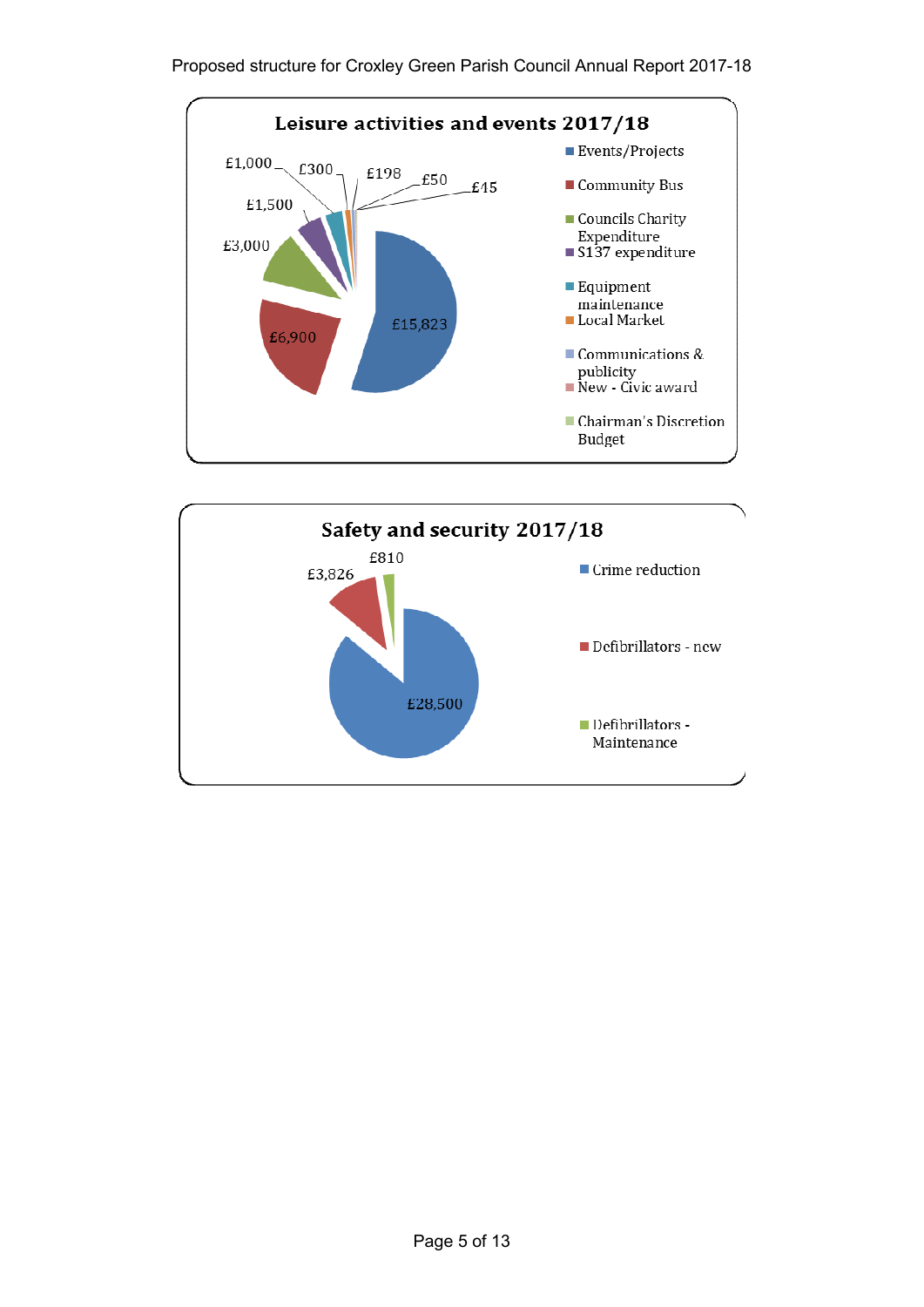## **Proposed Council spending 2018/19**

The Parish Council's projected spending for 2018/19 is analysed between headings as follows:

| Running a professional and efficient local               | 2018/19<br><b>Budget</b><br>£125,35 |
|----------------------------------------------------------|-------------------------------------|
| government                                               |                                     |
| The natural environment                                  | £99,230                             |
| Leisure, cultural, spiritual and play facilities for all | £28,550                             |
| age groups                                               |                                     |
| Safety and security of people and their property.        | £30,500                             |
| Maintaining and improving community assets               | £11,700                             |
| Communicating with stakeholders                          | £8,100                              |
| Developing CG Neighbourhood Plan                         | £2,000                              |
| Total                                                    | £305,43                             |
|                                                          |                                     |

Further detail is shown in the appendix at the end of this report, and set out here as charts:



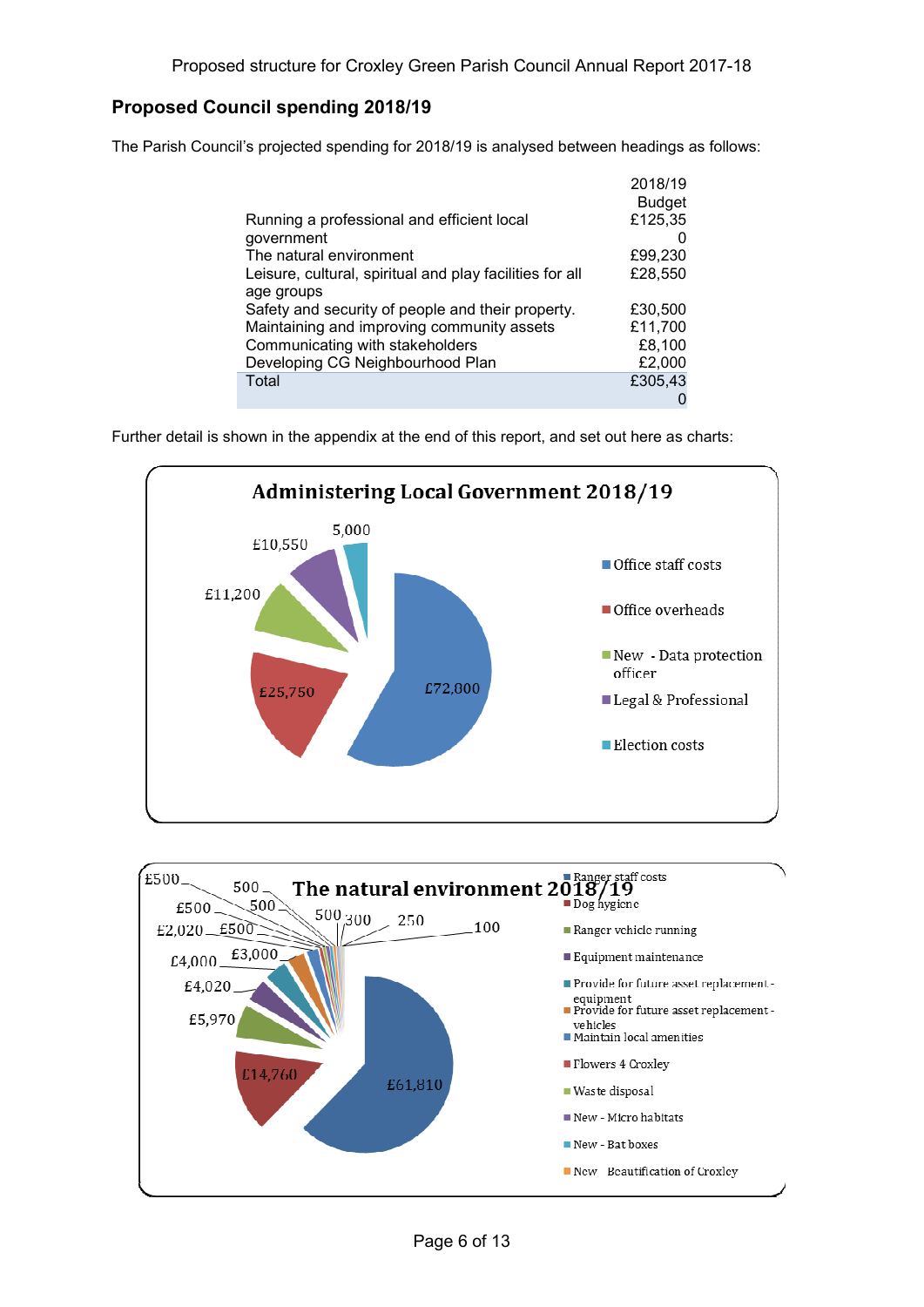

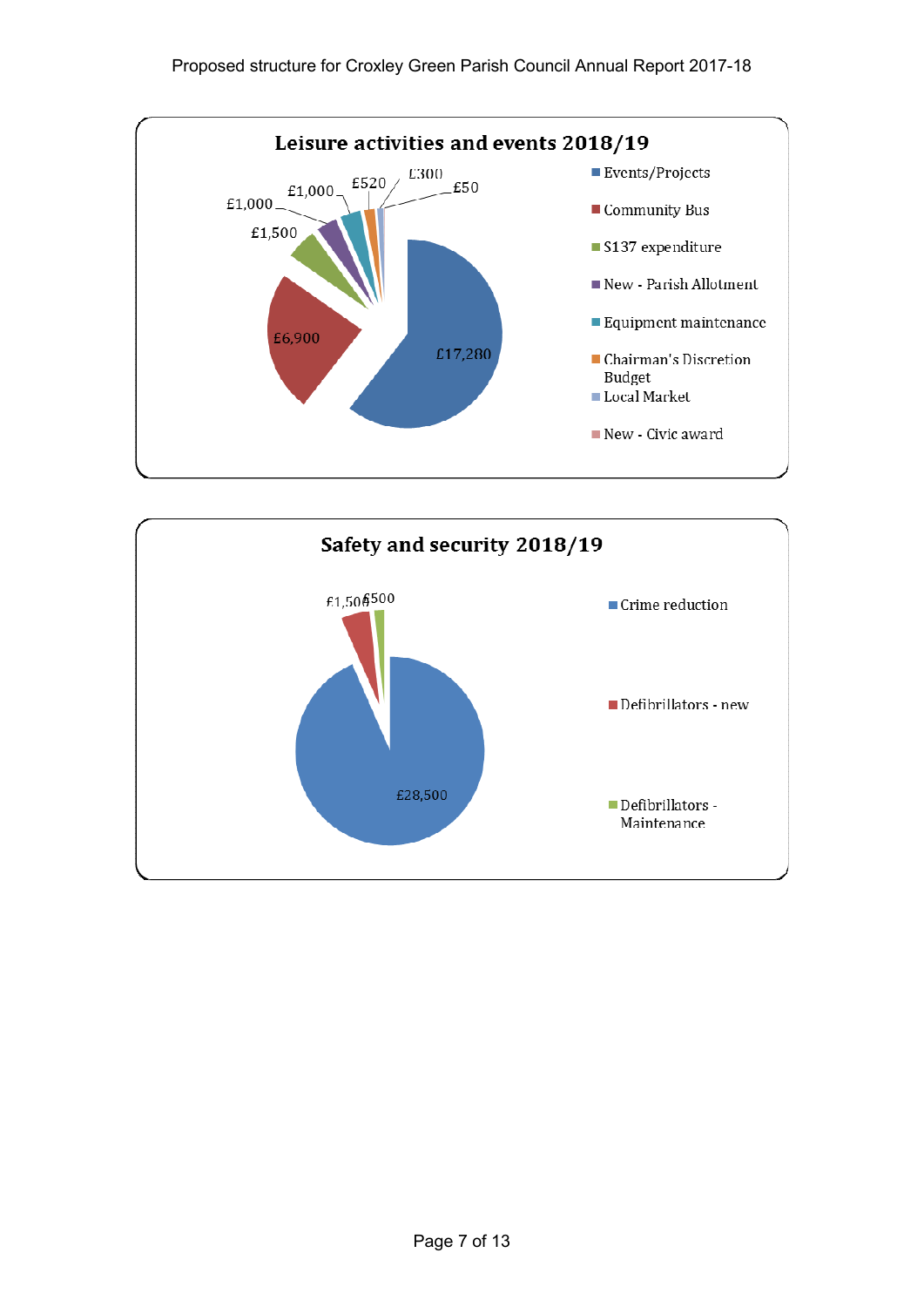

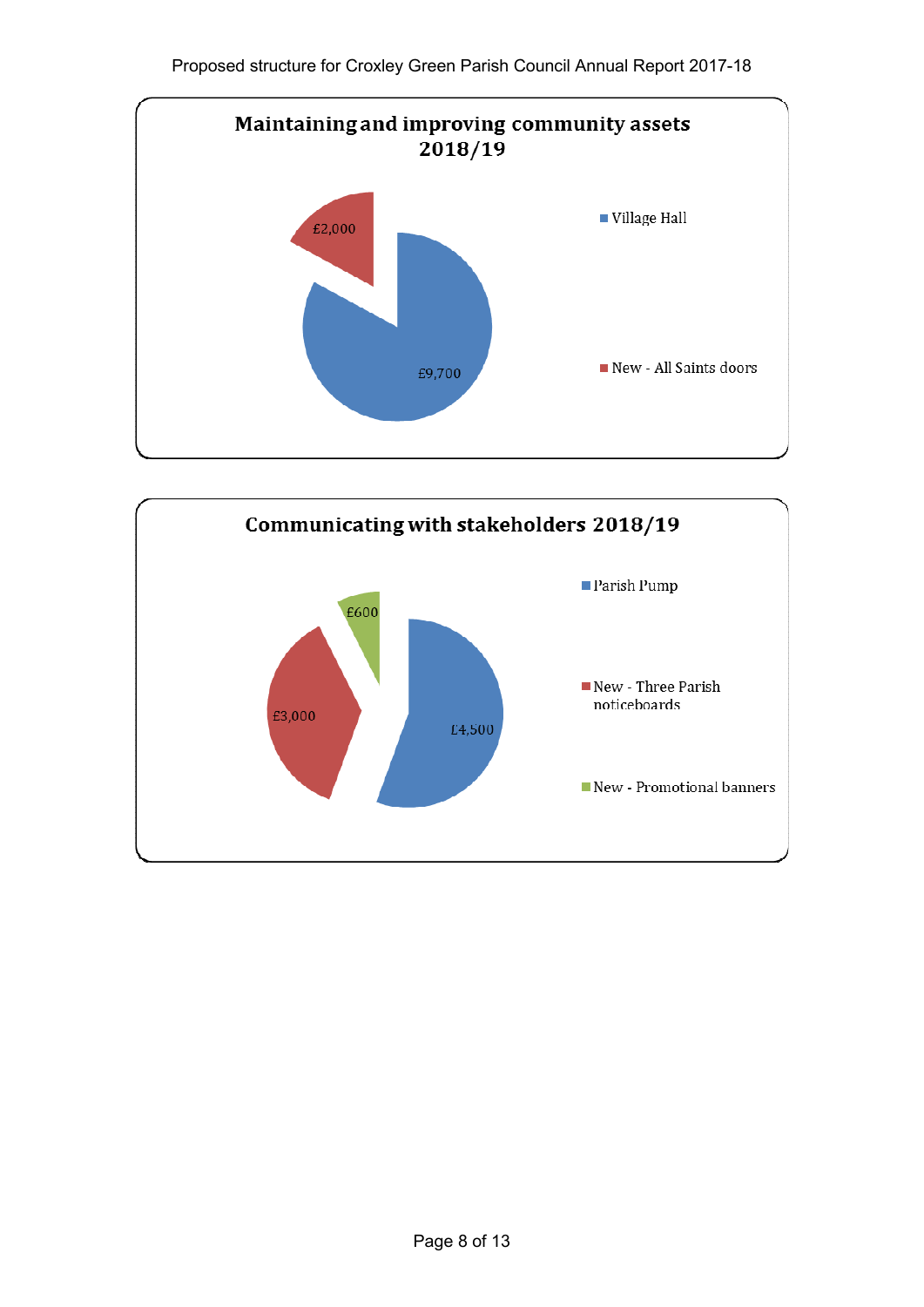# **Appendix – Detail of expenditure 2017/18 Actual and 2018/19 Budget**

The tables below are the bases for the pie-charts shown above.

| efficient<br>Running<br>professional<br>and<br>local<br>a<br>government | £121,100 | £125,350 |
|-------------------------------------------------------------------------|----------|----------|
| Continuing                                                              | £121,100 | £114,150 |
| Office staff costs                                                      | £68,894  | £72,800  |
| Office overheads                                                        | £22,846  | £25,750  |
| Legal & Professional (2018:incl purchase of Weston                      | £29,207  | £10,550  |
| Wood)                                                                   |          |          |
| <b>Election costs</b>                                                   | £0       | £5,000   |
| Equipment maintenance                                                   | £153     | £50      |
|                                                                         |          |          |
| <b>New</b>                                                              | £0       | £11,200  |
| Legal & Professional                                                    | £0       | £11,200  |
|                                                                         |          |          |
| The natural environment                                                 | £79,415  | £99,230  |
| Continuing                                                              | £79,315  | £97,180  |
| Ranger staff costs                                                      | £49,989  | £61,810  |
| Dog hygiene                                                             | £14,765  | £14,760  |
| Ranger vehicle running                                                  | £5,296   | £5,970   |
| Equipment maintenance                                                   | £939     | £4,020   |
| Provide for future asset replacement - equipment                        | £4,000   | £4,000   |
| Provide for future asset replacement - vehicles                         | £3,000   | £3,000   |
| Maintain local amenities                                                | £959     | £2,020   |
| Flowers 4 Croxley                                                       | £654     | £500     |
| Plants, Shrubs & Trees                                                  | £0       | £500     |
| Waste disposal                                                          | £394     | £500     |
| Roads & Street Furniture                                                | £0       | £100     |
| Events/Projects                                                         | $-E680$  | £0       |
| <b>New</b>                                                              | £100     | £2,050   |
| <b>Bat boxes</b>                                                        | £0       | £500     |
| <b>Beautification of Croxley</b>                                        |          | £500     |
| Micro habitats                                                          | £0       | £500     |
| Sunflower competition                                                   | £0       | £300     |
| Easter Egg Hunt (Stones Orchard)                                        |          | £250     |
| Events/Projects                                                         | £100     | £0       |